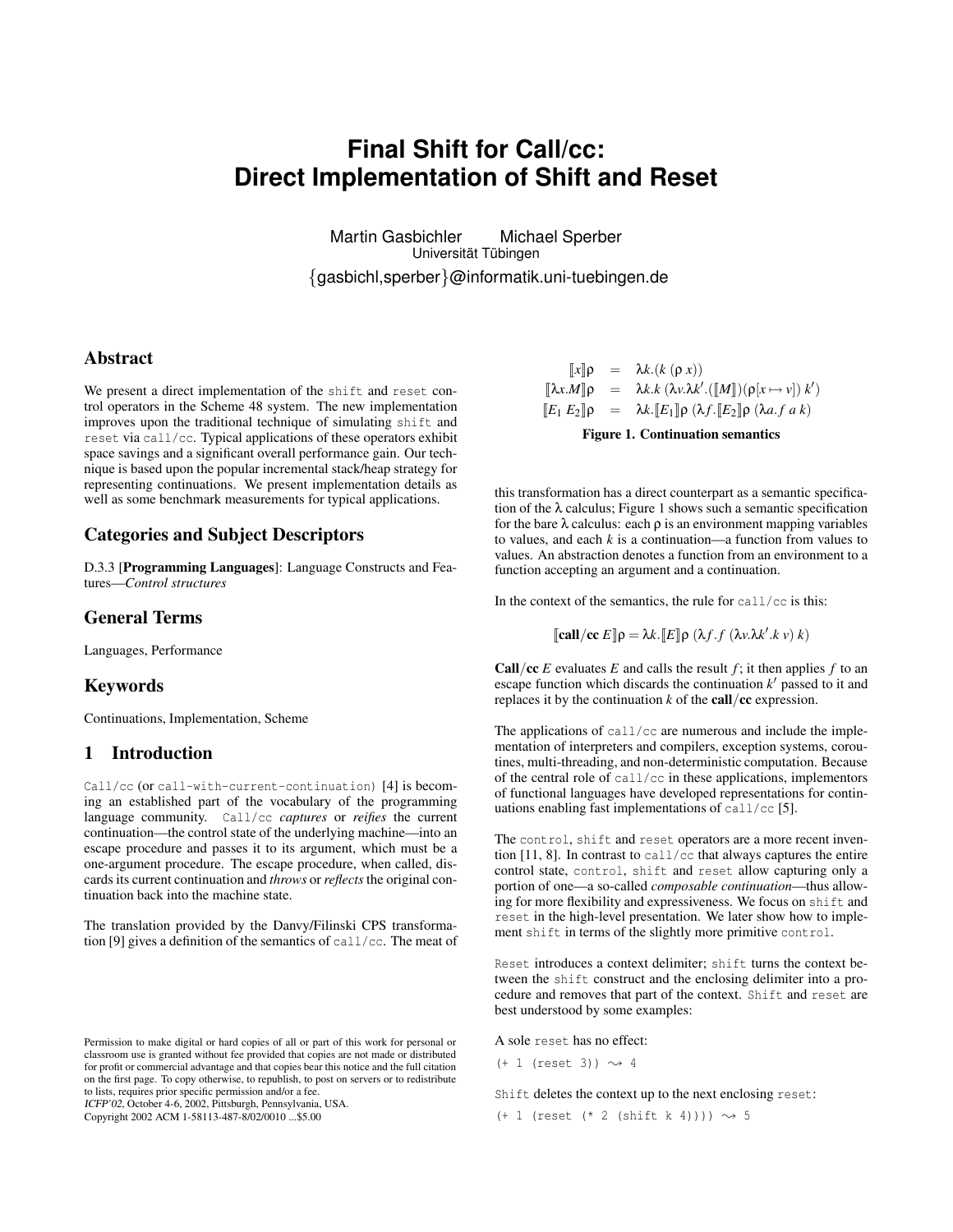Here is an single invocation of a composable continuation:

 $(+ 1$  (reset  $(* 2$  (shift k  $(k 4)))))$ )  $\rightsquigarrow 9$ 

Multiple invocations are also possible:

 $(+ 1$  (reset (\* 2 (shift k (k (k 4))))))  $\rightsquigarrow$  17

Semantically, shift and reset have the following definitions in the context of the semantics in Figure 1 [9]:

$$
\begin{array}{rcl}\n\text{[reset } E \Vert \rho & = & \lambda k.k(\llbracket E \rrbracket \rho \ (\lambda v.v)) \\
\text{[shift } c \ M \Vert \rho & = & \lambda k.\llbracket M \rrbracket (\rho[c \mapsto \lambda v.\lambda k'.k' \ (k \ v)]) \ (\lambda v.v)\n\end{array}
$$

**Reset** seeds the evaluation of *E* with an empty continuation—the identity function. It then passes the result of evaluating  $E$  to  $k$ . This does not affect evaluation as long as there is no **shift**: after all, *k* would be applied to the final result of evaluating *E* anyway. However, **call**/**cc** and **shift** expressions evaluated as part of *E* now see a truncated continuation, as *k* has been moved out of their view. **Shift** reifies this truncated (or *delimited*) continuation into a function that composes it with its own continuation and binds that function to *c*. It then evaluates the body expression *M* within the empty continuation.

A number of applications make inherent use of shift and reset, among them direct-style formulations of monads [13, 14], continuation-based partial evaluation [21, 22, 26], and type-directed partial evaluation [6]. However, implementations of these control operators are usually formulated in terms of call/cc. This is a reasonable and quite portable approach. However, these *indirect* implementations of shift and reset exhibit suboptimal performance.

Therefore, we have implemented shift and reset directly. As it turns out, the direct implementation provides significant speedup of applications using these control operators.

#### *Contributions*

Here are the contributions of our work:

- We show how to implement control, shift, and reset directly in the context of the popular incremental stack/heap strategy for implementations of continuations, avoiding some of the overhead associated with indirect implementations of these operators via call/cc.
- We show that most typical applications of shift and reset benefit significantly from the performance improvements gained by their direct implementations. We evaluate a number of standard benchmarks. In particular, we show that the direct implementation is an enabling technology for shift/reset-based thread systems, avoiding some of the pitfalls of call/cc-based implementations.
- We explain how the results of this paper apply to other programming language implementations.

#### *Overview*

The paper is organized as follows: The next section reviews the traditional, indirect implementation technique of shift/reset via call/cc. The following Section 3 explains briefly the general idea of implementing shift/reset directly. The two sections after that explain a direct implementation in more depth: Section 4 gives a brief overview of the architectural elements of Scheme 48 involved in the implementation. Section 5 details the direct implementation of shift/reset in Scheme 48. Section 6 presents results from a number of benchmarks. Section 7 reviews alternative implementation strategies for continuations, and if and how they may benefit from a direct implementation of shift/reset. Section 8 surveys some related work, and Section 9 concludes.

## **2 Shift/Reset and Call/cc**

The traditional implementation of shift/reset [13] involves managing a *meta-continuation*. Meta-continutations arise from CPStransforming the continuation semantics. The result then gives rise to an implementation of shift/reset in terms of call/cc. This section reviews this indirect implementation technique.

CPS-transforming the continuation semantics is a natural step as the rule for **reset** in the continuation semantics does not conform to CPS; it contains a non-tail call. Thus, with the rule for **shift** in place, the semantics manages both the usual explicit continuation as well as a new implicit continuation. Their composition yields the usual intuition of the *entire* future of the computation.

$$
\begin{array}{rcl}\n\llbracket x \rrbracket \rho & = & \lambda k. \lambda m. k \ (\rho \ x) \ m \\
\llbracket \lambda x. M \rrbracket \rho & = & \lambda k. \lambda m. k \ (\lambda v. \lambda k'. \lambda m'. \llbracket M \rrbracket (\rho[x \mapsto v]) \ k' \ m') \ m \\
\llbracket E_1 \ E_2 \rrbracket \rho & = & \lambda k. \llbracket E_1 \rrbracket \rho \ (\lambda f. \lambda m'. \llbracket E_2 \rrbracket \rho \ (\lambda a. \lambda m''. f \ a \ k \ m'') \ m'\n\end{array}
$$
\nFigure 2. Meta-continuation semantics

CPS-transforming the semantics makes this new implicit continuation, now called the meta-continuation, explicit again. Figure 2 shows the result—a meta-continuation semantics for the  $\lambda$  calculus [8]: the new meta-continuation is called *m*, and the "old" continuation, *k*, accepts a meta-continuation as an argument. For standard λ terms, nothing fundamental is changed compared to the continuation-semantics—the new semantics simply threads an additional continuation through the evaluation process.

The meta-continuation does not yet do anything—it is shift and reset that manipulate it. Here are the rules for shift/reset:

$$
\begin{array}{rcl}\n[\text{reset } E]\rho & = & \lambda k.\lambda m.\llbracket E \rrbracket \rho \ (\lambda x.\lambda m'.m' \ x) \ (\lambda r.k \ r \ m) \\
[\text{shift } c \ M]\rho & = & \lambda k.\lambda m.\llbracket M \rrbracket (\rho[c \mapsto \lambda v.\lambda k'.\lambda m''.k' \ \lambda w.k' \ w \ m'')]) \\
(\lambda w.\lambda m'.m' \ w) \ m\n\end{array}
$$

Just like in the continuation semantics, **reset** seeds the evaluation of *E* with an empty continuation  $(\lambda x \cdot \lambda m' \cdot m' x)$  that passes its argument to the meta-continuation, ignoring *k*. Whereas the continuation semantics applies *k* "directly," the meta-continuation semantics does this in the meta-continuation. **Shift** also seeds with an empty continuation, and binds *c* to a function that applies the currently delimited continuation  $k$  to its parameter  $v$ , calls the result  $w$  and passes that to its continuation  $k^{\overline{\ell}}$ .

**Call**/**cc** also has a place in the new semantics:

 $[\text{call/cc } E] \rho = \lambda k \cdot \lambda m$ . $[E] \rho (\lambda f \cdot \lambda m' \cdot f (\lambda v \cdot \lambda k' \cdot \lambda m'' \cdot k v m'') k m'$ 

Note that, just like **shift**, it only reifies the *k* part of the entire continuation. This means, that **reset** influences **call**/**cc**.

The meta-continuation semantics is the key for implementing shift/reset in terms of call/cc and assignment. Olivier Danvy contributed an implementation of shift/reset to the Scheme 48 distribution [20], which is closely based on the original SML formulation by Andrzej Filinski [13].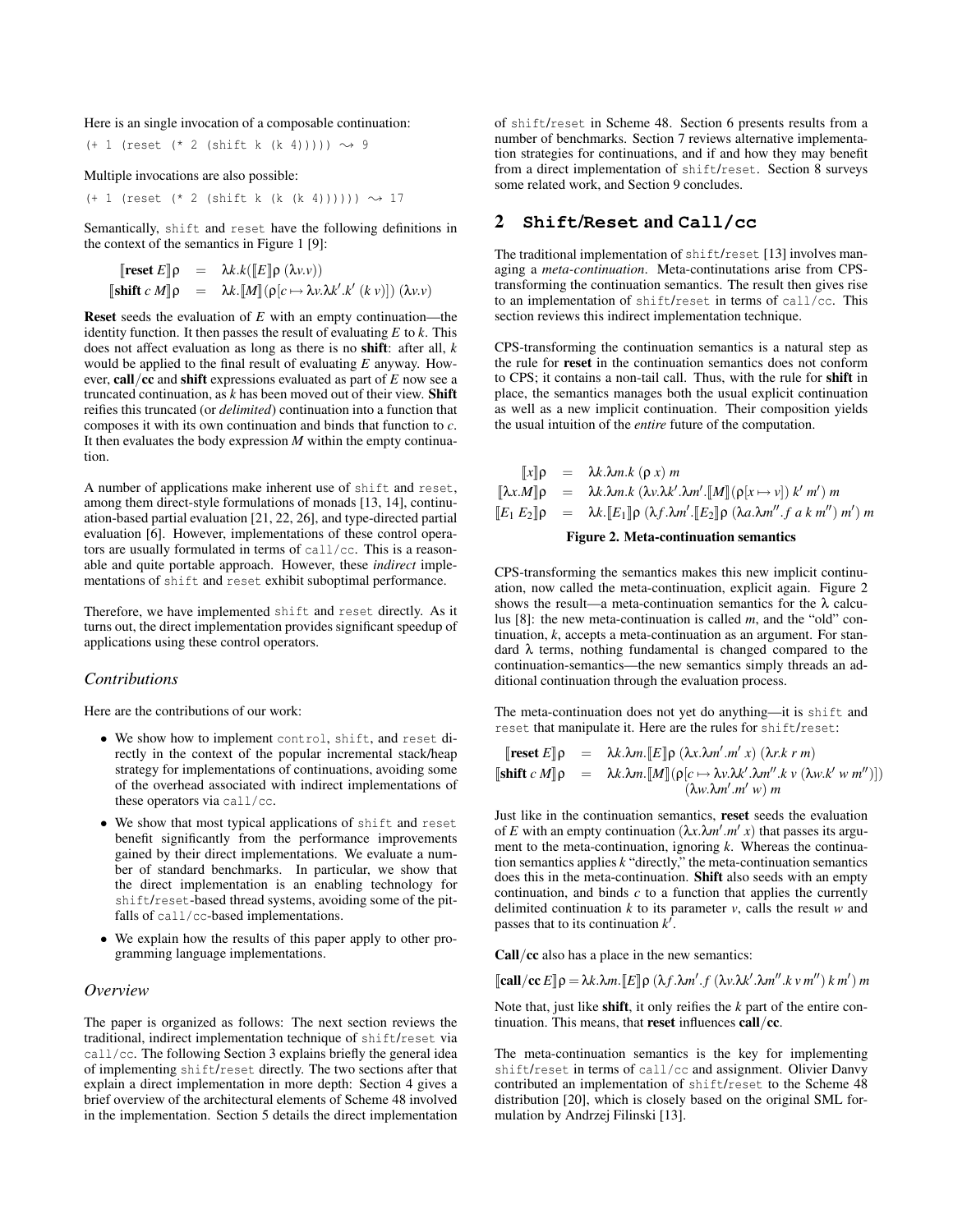First, macros for reset and shift package up their expression operands as procedures and pass them to procedural cousins \*reset and \*shift that do the actual work:

```
(define-syntax reset
 (syntax-rules ()
    ((reset ?e) (*reset (lambda () ?e)))))
(define-syntax shift
 (syntax-rules ()
    ((shift ?k ?e) (*shift (lambda (?k) ?e)))))
```
The \*meta-continuation\* variable holds the current metacontinuation:

```
(define (*meta-continuation* v)
 (error "You forgot the top-level reset..."))
```
Note that  $*$ meta-continuation $*$  will be assigned to procedures which *replace* the current continuation. Hence, the \*abort procedure has the effect of discarding the current continuation (*k* in the semantics), leaving only the meta-continuation:

```
(define (*abort thunk)
 (let ((v (thunk)))
    (*meta-continuation* v)))
```
\*Reset is next. In the meta-continuation semantics, **reset** extends the meta-continuation by the current continuation. \*Reset uses the escape procedure created by call/cc as the representation of the current continuation:

```
(define (*reset thunk)
 (let ((mc *meta-continuation*))
    (call-with-current-continuation
      (lambda (k)
        (begin
          (set! *meta-continuation*
                (lambda (v)
                   (set! *meta-continuation* mc)
                   (k \nabla))
```
\*Reset replaces the meta-continuation by one that calls the current continuation after restoring the old meta-continuation. As the metacontinuation is single-threaded through the semantics [13], the assignments have the same effect as the composition in the semantics.

Finally, \*reset discards the current continuation; this is exactly what \*abort does:

```
(*abort thunk))))))
```
\*Shift must call its argument with a procedure that composes the continuation of the \*shift call with its own continuation:

```
(define (*shift f)
 (call-with-current-continuation
    (lambda (k)
      (*abort (lambda ()
                (f (lambda (v)
                     (reset (k v)))))))))
```
The call (k v) discards its own continuation. Therefore, it is surrounded by a reset that moves this continuation into \*meta-continuation\*, effectively protecting it. Again, \*shift must discard its own current continuation with \*abort.

Filiniski gives a rigorous derivation of this implementation of shift/reset—it is extensionally equivalent to the metacontinuation semantics. However, intensionally, the implementa-

tion is different from the semantics: whereas the semantics has the continuation proper parameterized over the meta-continuation, the implementation uses the underlying call/cc which always reifies the entire machine-level continuation. This is too large, sometimes by a sizable amount, and, as Section 6 demonstrates, causes a significant performance penalty.

It is possible to reduce the dead storage taken up by the representations of composable continuations by having the \*abort procedure apply thunk with an empty or very small continuation, thus potentially reclaiming some dead storage early. (In fact, the Scheme 48 version does just that.) However, as it turns out, this optimization does not affect run-time performance in a significant way. (See Section  $6.5$ .)

#### **3 Direct Implementation of shift/reset**

Consider shift and reset in the context of a representation for continuations using linked frames. Reset marks a place in the continuation chain which delimits the context later reified by shift. Shift reifies the continuation section up to the enclosing mark created by reset, and creates a procedure that will add this section to the chain. This procedure must also set a mark at the link point in the chain which corresponds to the statically most recent reset for the reified section. Figure 3 displays the evaluation of  $(\text{shift } k)$ e) in terms of linked continution frames: It cuts off the section of the chain consisting of frames Top and Reset and binds the reified procedure to k. The continuation for the evaluation of the body e starts with frame C2.



**Figure 3. Evaluation of a shift expression**

If the continuation chain resides in the heap, this strategy involves copying of continuation frames both during reification and reflection. However, most implementations of Scheme use a representation for continuations involving a stack cache [5] which contains the most recent continuation frames. In these implementations, capturing the current continuation via call/cc flushes the stack cache and moves the continuation frames to the heap.

A direct implementation of shift/reset can exploit the presence of a stack cache in a simple manner: Instead of copying continuation frames one-by-one, shift simply block-copies a slice from the stack into the heap starting at the current continuation up to the frame marked by reset. During reflection, the slice is copied back on the stack. This strategy yields a fast and simple implementation of shift/reset.

Of course, shift and reset are not always this lucky: The marked continuation frame might reside in the heap instead of the stack cache. Also, the reified slice may be bigger than the stack cache. An implementation has to consider these complications, along with several others.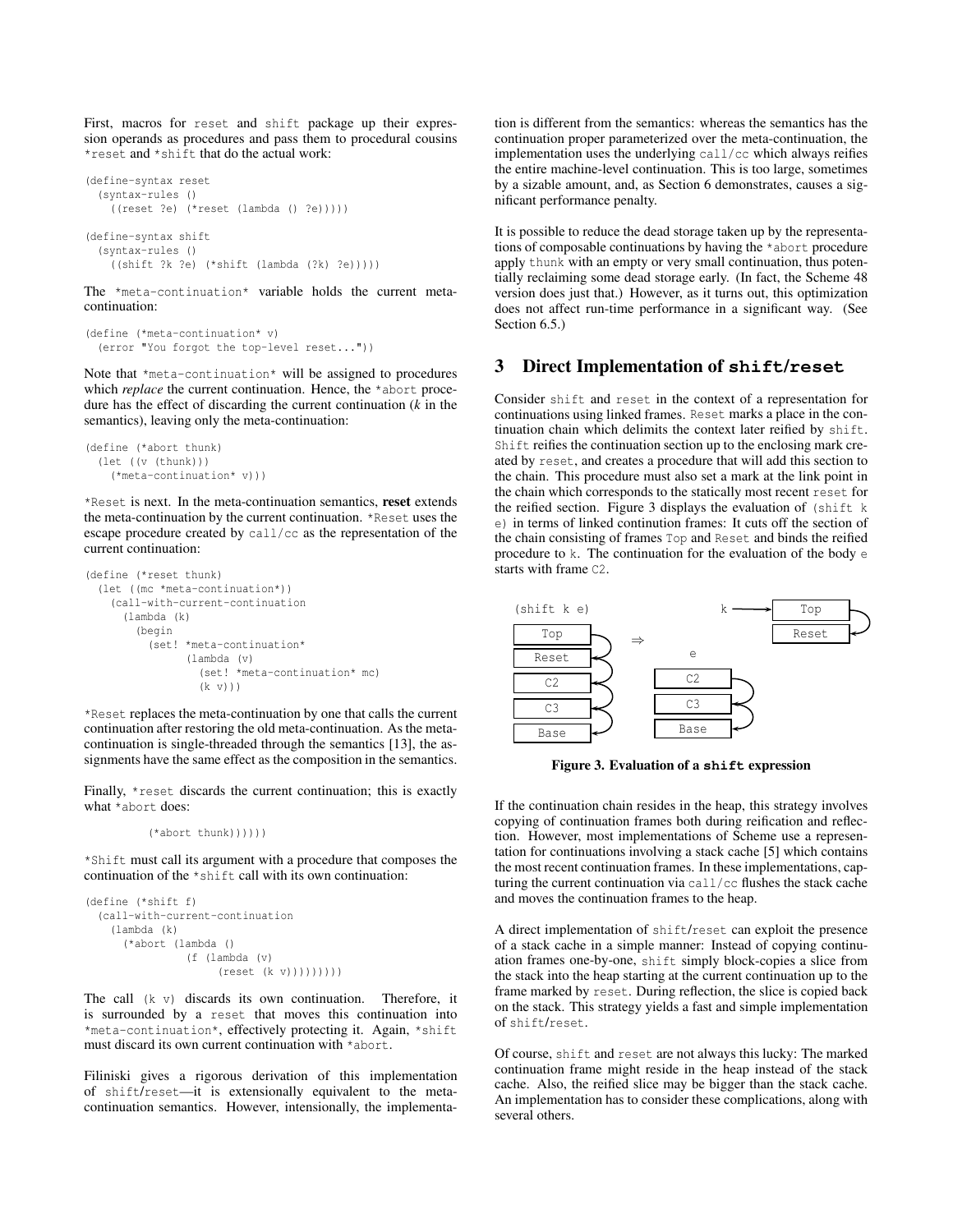# **4 Architecture of Scheme 48**

We consider a direct implementation of shift/reset for a prerelease of Scheme 48 1.0 [20], a byte-code implementation of Scheme. Scheme 48 is attractive because its VM is written in Pre-Scheme [19], a low-level dialect of Scheme; this simplifies presenting actual code. This section gives a short overview of the architecture of Scheme 48, highlighting the most important aspects.

### **4.1 The Incremental Stack/Heap Strategy**

Scheme 48 uses the *incremental stack/heap strategy* for representing the current continuation; it stores the most recent continuation frames on the stack, which is thus effectively a cache. Scheme 48 pushes new continuation frames on the stack upon procedure calls and pops them upon return. If the continuation does not fit completely in the stack cache, the early frames reside in the heap.

The bottom frame in the stack cache is always an *underflow* continuation frame. The code of this frame copies its parent from the heap into the stack and invokes the parent afterwards. Hence, every continuation frame can safely return to its parent: the underflow frame will mediate between stack and heap.



**Figure 4. Incremental stack/heap strategy**

The top half of Figure 4 shows a typical setup for the incremental stack/heap strategy: The topmost frame of the current continuation Top is on the stack with one of its parents Top1. Two frames Heap1 and Heap2 have been migrated to the heap and linked to the underflow continuation frame (Underflow). The bottom half of Figure 4 shows the situation after Top and Top1 have returned: The underflow frame has copied Heap1 from the heap to the stack.

In Scheme 48, stack continuation frames usually consist of three parts:

- 1. Optional pointers to the current environment and the current template. The template contains descriptors for constants the code may need.
- 2. The operands of the currently active procedure call.
- 3. A code pointer. Scheme 48 maintains the size of the continuation frames in headers in the byte code.

The topmost frame does not contain an explicit code pointer because it is currently executing in the VM. The frames need not be explicitly linked on the stack, as the compiler computes their sizes statically, and places the sizes inside the code.

Scheme 48 creates fresh, flattened environments upon closure creation. It maintains sharing of state by creating heap-allocated cells for shared mutable variables.

A heap continuation object consists of a copy of a stack continuation frame, along with three added values:

- 1. the code of the continuation—represented as a *code vector*,
- 2. an offset within the code vector, and
- 3. a descriptor for the next continuation object.

Heap continuations occur upon call/cc or when the stack overflows. In these cases, the VM walks down the stack and creates heap objects for the continuation frames, computing code vector and offset along the way, and chaining the frames together.

Among the various strategies for implementing continuations in the presence of call/cc, the incremental stack/heap strategy compares quite favorably [5]. The compact stack frame representation used by Scheme 48 makes the implementation particularly fast.

### **4.2 The Virtual Machine**

The VM is essentially a stack machine. The stack grows towards lower addresses and holds parameters for procedure calls as well as continuation frames and environment frames. The VM manages a number of registers in global variables:

- \*code-pointer\* points to the current instruction
- $\bullet$  \*cont\* points to the continuation frame on the stack just beneath the current one
- \*bottom-of-stack\* points to the underflow continuation
- \*heap-continuation\* is the part of the current continuation which resides in the heap
- $\bullet$  \*val\* contains the first parameter or a return value

The Scheme 48 VM represents all data objects as 32-bit *descriptors*. Its lower 2 bits indicate the type of the descriptor; the remaining 30 bits are data which are either an immediate representation of a small value or an encoded pointer into the heap.

# **5 Implementation**

This section describes our direct implementation of shift/reset. All code examples are taken verbatim from our implementation atop the Scheme 48 1.0 Virtual Machine. Our implementation builds straightforwardly upon the stack/heap strategy. However, a few technical complications arise, and therefore our presentation is fairly detailed.

We start with accounts of reset and shift for the stack-bound case and then show how to extend the approach for continuations residing in the heap.

#### **5.1 Reset**

Reset delimits the section of the continuation that shift may capture later. Reset evaluates its argument under the empty continuation, and applies its current continuation to the result. Thus, reset effectively erects a barrier in the continuation frame chain.

An easy way to erect the barrier is to set a flag in the current continuation frame, and ensure that subsequent calls to shift will only reify the part of the continuation chain up to the most recent mark. The compiler merges the continuations of differnet calls into a single frame on the stack whenever possible. Therefore, reset has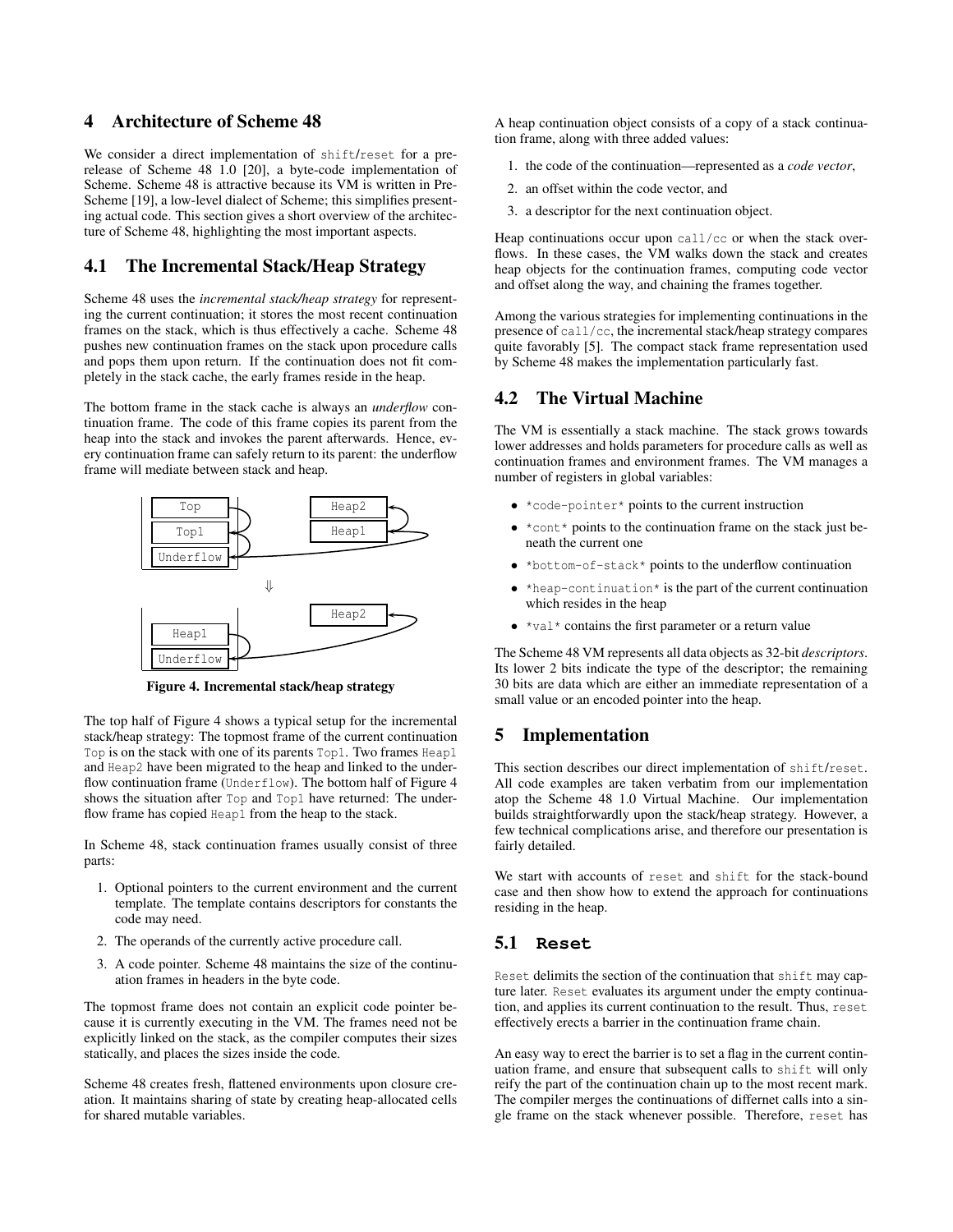to make sure that the last continuation frame to be reified is represented by a separate frame by creating a thunk and evaluating an unknown call to it.

As a place for the mark, continuation objects receive a further field which is set to zero in normal continuations. A new VM operation mark-reset-cont sets the mark in the topmost frame of the current continuation. The mark-reset-cont operator is implemented by the add-reset-marker! procedure:

```
(define (add-reset-marker!)
 (if (address= *cont* *bottom-of-stack*)
      (if (not (= *heap-continuation* false))
          (set-heap-continuation-marker! *heap-continuation* 1))
      (set-stack-continuation-marker! *cont* 1)))
```
Add-reset-marker! checks whether the current continuation is an ordinary frame on the stack or if it is \*bottom-of-stack\* which means that the the current continuation resides in the heap. Due to the different representation of stack and heap continuations, different procedures to mark the frames must be used.

Here is the definition of reset:

```
(define-syntax reset
(syntax-rules ()
   ((reset body ...)
    (call-thunk (lambda () (mark-reset-cont) body ...)))))
```
# **5.2 Shift**

Shift must do two things: First, it must reify the section of the continuation up to the last reset into a heap object. Second, shift must construct a procedure that composes the current continuation with the saved section and applies the result to its argument. Shift must ensure that the context of the reified continuation is itself delimited. Making this explicit corresponds to implementing shift via Felleisen's control [11] and is also known as the F- calculus [8].

Control is a macro which calls the procedure control\* with the body wrapped in procedure. Control\* takes the one-argument procedure as its argument and passes it the composition procedure. Create-stack-slice is responsible for turning the section of the continuation into a value. Copy-slice-to-stack composes the saved section with the current continuation:

```
(define (control* proc)
 (let ((slice (create-stack-slice)))
    (proc
     (lambda (val)
       (copy-slice-to-stack slice)
      val))))
```
Control implements the (control *v e*) binding form which binds the continuation to *v* and evaluates *e* under that binding:

```
(define-syntax control
 (syntax-rules ()
    ((control c body)
     (control* (lambda (c) (reset body))))))
```
The macro for shift relies upon control and inserts the needed reset to get F-:

```
(define-syntax shift
 (syntax-rules ()
    ((shift c body)
```
(control cc (let ((c (lambda (x) (reset (cc x))))) body)))))))

In our actual implementation we depart from the F- approach for efficiency reasons: Properly supporting multiple-value returns would incur too much overhead converting reifying multiple return values into lists and vice versa. We inline control into shift:

```
(define-syntax shift
 (syntax-rules ()
    ((shift c body)
     (shift* (lambda (c) body)))))
```
This definition omits the reset because create-stack-slice will leave the marked continuation on the stack.

Here is the definition of shift\*:

```
(define (shift* proc)
 (let* ((slice (create-stack-slice))
        (c (lambda vs
              (copy-slice-to-stack slice)
              (apply values vs))))
    (proc c)))
```
The reset omitted here is performed by copy-slice-to-stack.

#### *5.2.1 Reification*

The following code implements the primitive create-stackslice within the VM:

```
(define-primitive create-stack-slice ()
 (lambda ()
    (let ((v (copy-slice-to-heap)))
     (set! *val* v)
     (goto continue 0))))
```
It calls copy-slice-to-heap which returns the slice, loads the value register with it and jumps back into the main interpreter loop via continue.

Here is the first part of the relevant procedure, copy-slice-toheap:

```
(define (copy-slice-to-heap)
  (ensure-*cont*-in-stack!)
  (receive (cont is-reset-cont?)
      (find-next-stack-reset-cont)
    (if (address= cont (integer->address 0))
        (create-empty-slice)
        (if is-reset-cont?
             (create-slice-from-stack cont)
             \langle continued in next section\rangle
```
To avoid excessive special casing in the rest of the code, copyslice-to-heap first calls ensure-\*cont\*-in-stack to make sure there is at least one continuation frame on the stack. Then, it calls find-next-stack-reset-cont to obtain the last continuation frame to be reified.<sup>1</sup> If the section of the continuation to be reified is empty, copy-slice-to-heap simply creates a heap object representing an empty slice via the create-empty-slice procedure. Otherwise, the code determines whether the section to be reified indeed resides entirely within the stack. For this section, the

<sup>&</sup>lt;sup>1</sup>Receive is syntactic sugar for call-with-values, as described in SRFI 8 (http://srfi.schemers.org/srfi-8/). In this example, it binds cont and is-reset-cont? to the return values of find-next-stack-reset-cont.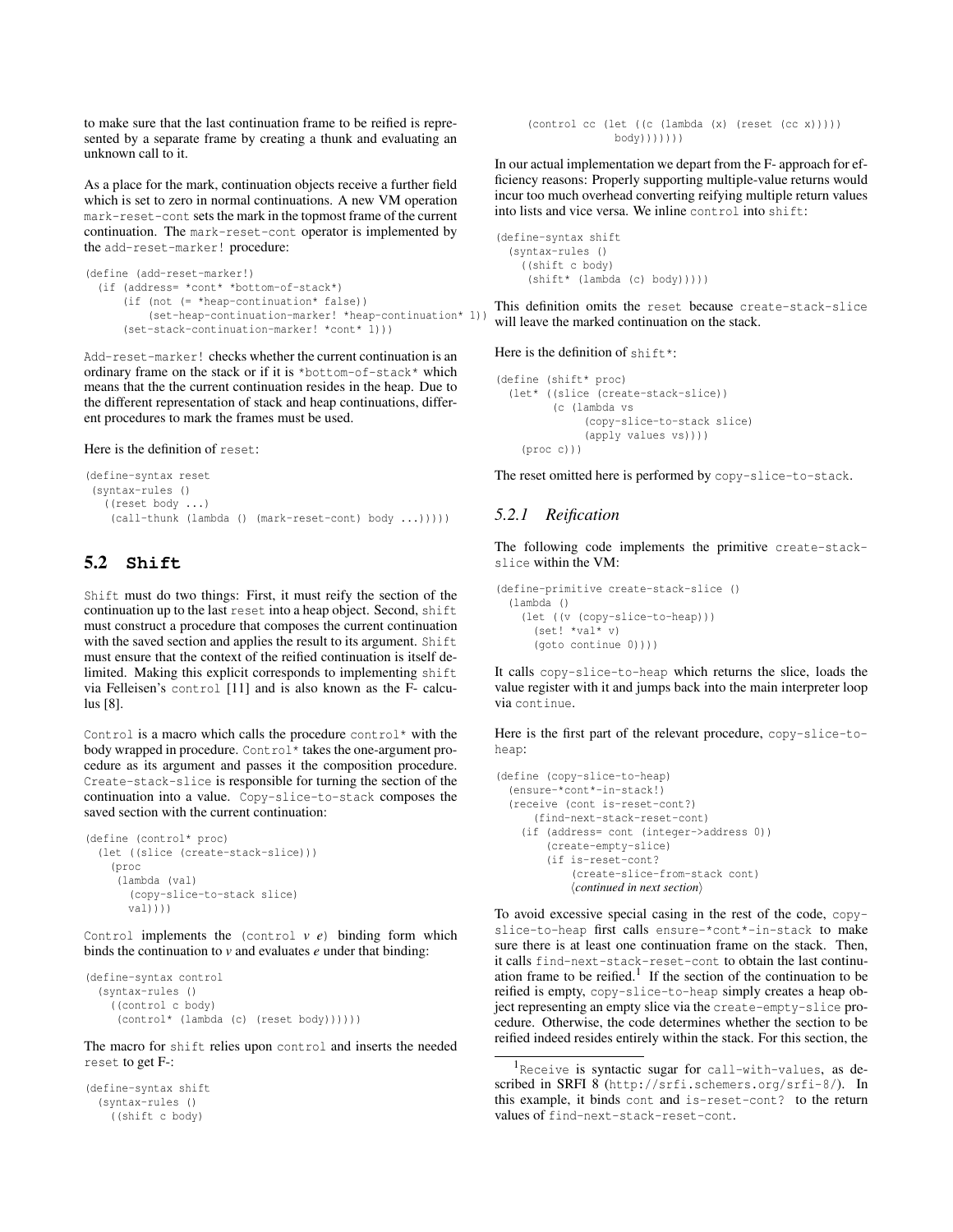presentation assumes that it does indeed fit; Section 5.3 discusses the situation when this is not the case.

The find-next-reset-cont procedure walks down the continuation frames on the stack until it encounters a reset mark. It then returns the parent frame or 0 if the current continuation is marked. If find-next-reset-cont does not find a marked continuation on the stack, it returns the last continuation frame on the stack (the parent of \*bottom-of-stack\*). The second return value indicates the case which occurred by a boolean flag:

```
(define (find-next-stack-reset-cont)
  (let lp ((cont *cont*) (prev (integer->address 0)) (i 0))
    (if (address= cont *bottom-of-stack*)
        (values prev
                (not (heap-continuation-marker-zero?
                       *heap-continuation*)))
        (if (not (= (stack-continuation-marker cont) 0))
            (values prev #t)
            (lp (stack-cont-continuation cont) cont (+ i 1))))))
```
Create-slice-from-stack performs the actual work by copying the stack slice represention the section of the continuation to a heap object *en bloc*.



**Figure 5. Representing continuation chains with offsets**

Scheme 48 uses relative offsets rather than absolute addresses for the intra-stack references as shown in Figure 5. Offsets are represented by arrows with angles. The continuation reset in the heap has no parent in the copied slice.

Stack slices present a challenge to the garbage collector; the Scheme 48 GC ordinarily only handles heap objects consisting entirely of descriptors or entirely of bitmap data; stack slices contain both. Accordingly, we have extended the garbage collector by a custom trace procedure. The first continuation frame of a stack slice is the root of the slice.

#### Here is the code for create-slice-from-stack:

```
(define (create-slice-from-stack reset-cont)
 (let* ((len (stack-slice-size reset-cont))
         (key (ensure-space (needed-bytes-for-stack-slice len)))
         (slice (make-stack-slice len key)))
    (copy-slice! slice len)
   (set! *cont* (stack-cont-continuation reset-cont))
   slice))
```
Create-slice-from-stack allocates a slice object and calls copy-slice! to copy the stack section into it. After this, it sets the current continuation to the parent of reset-cont, also setting the reset mark. This corresponds to the deletion of the section of the continuation reified by shift. Create-slice-from-stack returns the created slice.

Copy-slice! calls the Pre-Scheme primitive copy-memory! which is translated into C's memory:

```
(define (copy-slice! slice len)
 (let ((to-address (address-after-header slice))
        (start *cont*))
    (copy-memory! start to-address len)))
```
#### *5.2.2 Reflection*

Copy-slice-to-stack is comparatively simple:

```
(define (copy-slice-to-stack! slice)
 (add-reset-marker!)
 (if (double-slice? slice)
      (install-double-slice! slice)
      (if (not (empty-slice? slice))
          (set! *cont* (really-copy-slice-to-stack slice)))))
```
This first adds a reset marker to the current continuation frame as described in Section 5.2. The first conditional determines if the slice about to be reflected will not fit within the stack cache; this exceptional case is described in the next section. For empty slices, nothing needs to be done. For normal slices, the work is relegated to the really-copy-slice-to-stack procedure:

```
(define (really-copy-slice-to-stack slice)
  (save-temp0! slice)
  (let* ((len (b-vector-length slice)))
    (ensure-stack-space! (bytes->cells len))
    (let ((slice (recover-temp0!))
          (new-cont (address-
                      (address+ *stack*
                                (cells->a-units
                                  (operands-on-stack)))
                      (bytes->a-units len))))
      (copy-args-above-incoming-cont! new-cont
                                       (operands-on-stack))
      (copy-slice-bytes slice new-cont)
     new-cont)))
```
Ensure-stack-space! ensures there is enough place on the stack, flushing the stack cache to the heap if necessary. If this triggers a garbage collection, save-temp0! tells the collector that slice is live, and recover-temp0! recovers it if the collector has moved the slice. Next, the code computes the target address for the topmost continuation frame of the slice: This is len bytes below the current top of the stack plus the operands that are currently lying on the stack. These operands must be moved from their current location to the new top of the stack which is just above new-cont. Copy-args-above-incoming-cont! is responsible for this. Now there is room on the stack, and the continuation current prior reflection starts len bytes away from new-cont. Copy-slice-bytes then copies the actual data.

The copy-slice-bytes computes the source address and the number of bytes to be copied from the slice and simply calls copy-memory! to perform the copying.

```
(define (copy-slice-bytes slice to-start)
  (let* ((from-start (address-after-header slice))
         (len (b-vector-length slice)))
    (copy-memory! from-start to-start len)))
```
# **5.3 Reifying Heap Continuation Frames**

The previous discussion assumed that the continuation section to be reified resides entirely within the stack. As described in Section 4.1, continuation frames are migrated to the heap upon call/cc or in the case of a stack overflow. The direct implementation of shift must cope with two problems in this situation: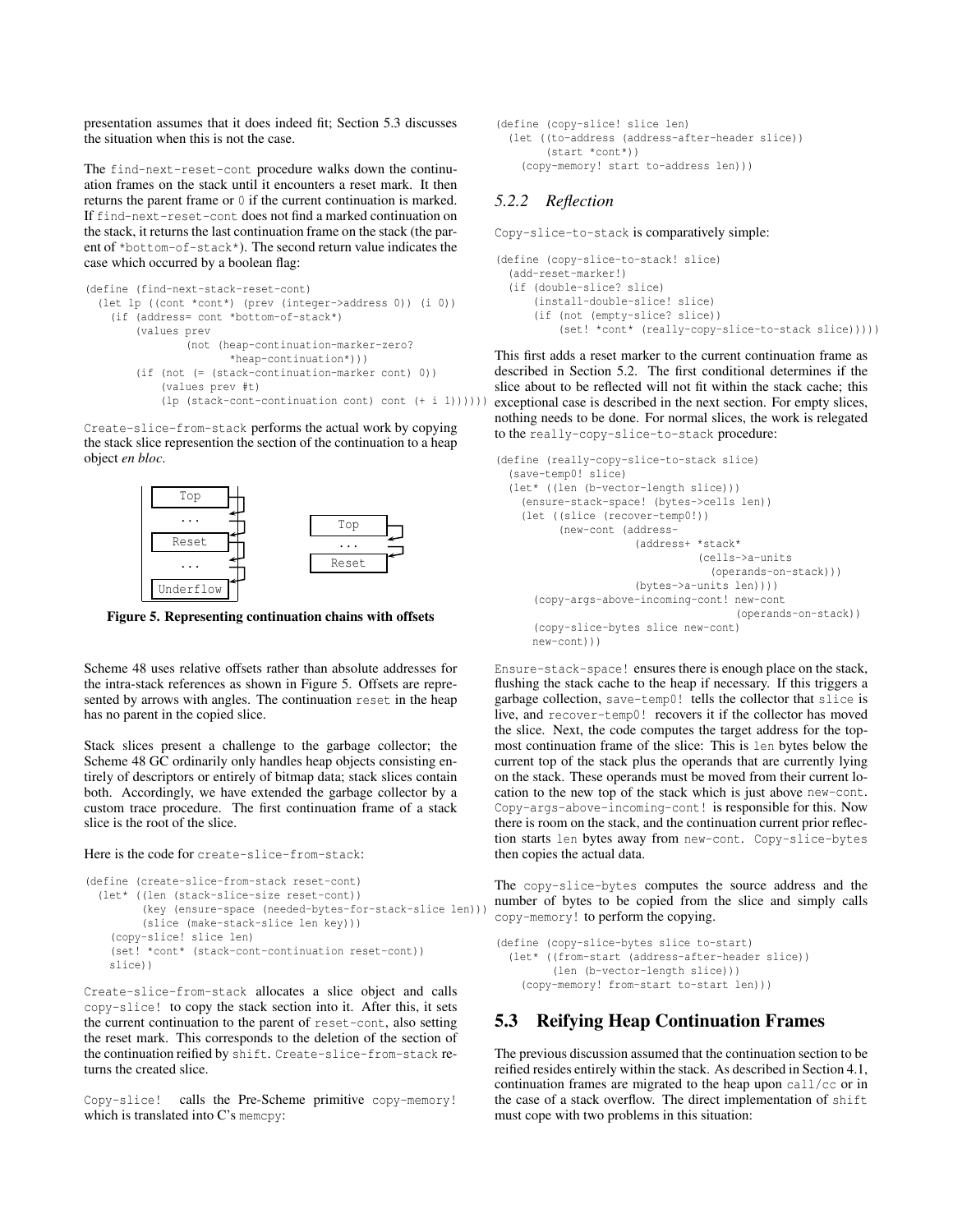- 1. The block-copy strategy is no longer sufficient. Instead, the VM needs to to copy heap continuation frames sequentially into the slice.
- 2. The resulting slice may be larger than the stack cache which means a simple block copy is not enough to implement reflection.<sup>2</sup>

The remaining code of the copy-slice-to-heap procedure deals with these cases; it first searches for the reset continuation in the heap and then branches on the condition of the second problem:

```
(receive (reset-cont
         required-size-on-stack
         required-size-on-heap)
    (find-next-heap-reset-cont)
  (if (< (+ (current-stack-size)
           required-size-on-stack) ; approximation
         (maximum-stack-size))
      (create-slice-in-two-steps cont
                                 reset-cont
                                 required-size-on-stack)
      (create-double-slice cont
                           reset-cont
                           required-size-on-heap)))))))
```
Find-next-heap-reset-cont returns the continuation along with the amount of space required to copy these continuations to the stack or to the heap, respectively. Due to the different representations of continuations these numbers differ.



**Figure 6. Creating a double slice**

If a part of the section resides in the heap but the entire section is not larger than the maximum size of the stack, create-slice-intwo-steps creates a slice big enough to hold the chain and fills it. If the section is larger than the stack, create-double-slice creates a special object (a *double slice*) that holds two slices: one for the stack, the other for the continuation frames that must go to the heap. Figure 6 shows the creation of a double slice. During reflection of a double slice, only the first slice is copied on the stack, while a copy of the second is linked to the bottom frame. Note that copying the heap frames (and thus breaking sharing) is necessary to modify the last continuation's parent during reflection.

The code for handling heap continuation frames is mostly as in the original Scheme 48. We have therefore omitted it here.

# **6 Benchmarks**

This section describes a number of benchmarks of the direct implementation of shift/reset, notably:

- Filinski's representation of monads
- combinator-based partial evaluation
- type-directed partial evaluation

We have also used shift/reset to implement a thread system. The first set of benchmarks shows that all of these applications exhibit absolute performance gains under the direct implementation. The direct implementation of shift/reset is an enabling technology for implementing efficient thread systems via shift/reset.

It is difficult to precisely account for the speedup in each separate case, as the indirect and direct implementations of shift/reset lead to very different access patterns to the stack and to the heap: The indirect implementation tends to flush the stack cache often, keeping only the (non-meta-)continuation within the cache. Each flush is accompanied by a representation change. In contrast, many reifications in the direct implementation do not flush the stack cache, and do not involve a representation change. The direct implementation potentially performs less sharing than the indirect implementation. Moreover, speed-ups necessarily vary with the amount of computation performed between reifications and reflections of continuations. However, across the benchmarks, the direct implementation performs uniformly better than the indirect one.

Note that all performance gains were obtained under a comparatively slow evaluator. These applications, when run under a nativecode implementation of Scheme should benefit significantly more, as there is almost no interpretive overhead in executing shift and reset. We expect to obtain timings from the upcoming native-code version of Scheme 48 soon.

All timings were obtained on a Pentium III system with 666 Mhz and 128 MB RAM, running FreeBSD 4.3. We used our modified version of a prerelease of Scheme 48 1.0 with an initial heap size of 80 MB and the standard stack size of 10 Kb; none of the tests triggered a garbage collection.

# **6.1 Monads**

The essence of Filinski's work on representing monads [13] is the introduction of two combinators for conversion between value-level expressions and meta-level computations. Reify uses the monadic constructor eta to turn a computation into an expression. Eta uses reset to limit the extent of the computation. Its dual operation, reflect, calls the monadic combination function extend to apply a computation (which corresponds to a section of the continuation obtained by shift) to an expression:

```
(define (reflect meaning)
 (shift k (extend k meaning)))
(define (reify thunk)
  (reset (eta (thunk)))))))
```
We have run applications using the parsing monad and the ambivalence monad. For benchmarking monadic parsing, we constructed a parser for arithmetic expressions similar to Hutton's [18] and applied it to a term with about 450 operators.

<sup>&</sup>lt;sup>2</sup>Note that this issue does not occur with call/cc: The underflow frame simply copies continuation frames residing in the heap into the stack cache one-by-one.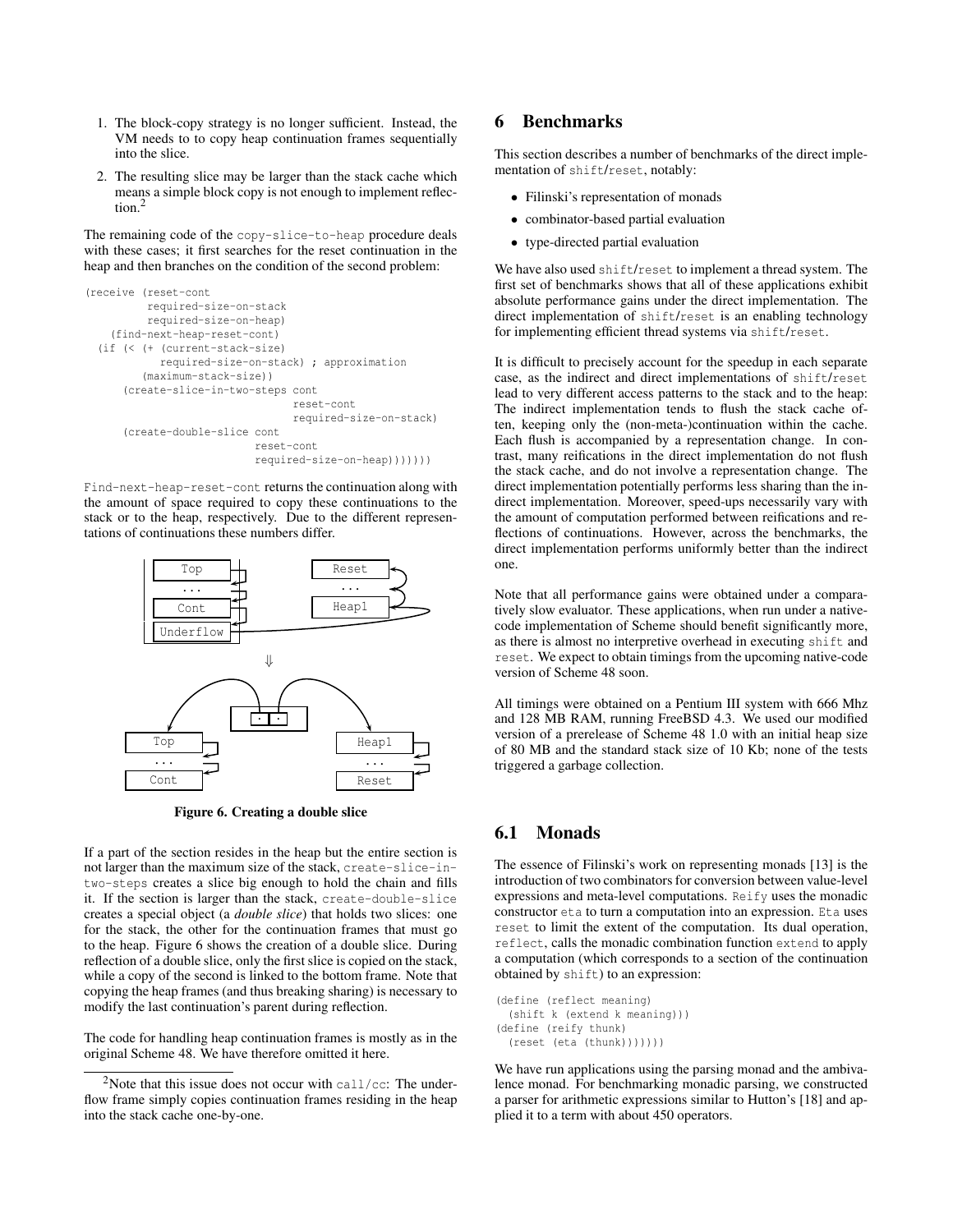The ambivalence monad and the test expressions we used are defined as:



**Figure 7. Timings for monads (in seconds)**

Ambivalence monad: wwww

Figure 7 shows the timings for the monad examples. The bars labeled "Indirect" list the results for the call/cc-based implementation of shift/reset, whereas the column labeled "Direct" contains the timings for our direct implementation of shift/reset. The speedups for these very shift/reset-intensive benchmarks are in the range of a factor of three. To see where the direct implementation improves the performance consider Figure 8 which shows the number of bytes copied from the stack to the heap and vice versa. Our direct implementation copies significantly fewer bytes. Another improvement shown in Figure 9 is the number of copy operations. It drops by a factor of three to five from the indirect to the direct implementation, whereas the average number of bytes moved by a single copy-memory! increases from 12 to 20 bytes.



**Figure 8. Continuation frames copied for monads (in Kbytes)**



**Figure 9. Copy operations for monads**

#### **6.2 Combinator-Based Partial Evaluation**



**Figure 10. Timings for combinator-based partial evaluation (in seconds)**

A partial evaluator takes a program as input and specializes it with regard to some of the arguments of the program. Continuationbased approaches to partial evaluation use composable continuations to represent dynamic context accumulated during specialization [21]. Thiemann's PGG system [27] uses a direct-style version of this transformation implemented via shift/reset.

 yields compiled versions of the input programs. These are the pro- $\frac{f}{f}$  gramming languages accepted by the interpreters: We have used benchmarks from Helsen's and Thiemann's paper on comparing combinator-based and type-directed partial evaluation [16]. These benchmarks are interpreters; partial evaluation

**Mixwell** is a first-order purely functional language.

- **Tiny** is a small imperative language with expressions, assignment, if, while and sequencing.
- **Mini-Scheme** is a large subset of Scheme, lacking only call/cc and support for multiple return values.

preter was specialized to several programs from Andrew Wright's **factorial procedure for the Tiny interpreter. The Mini-Scheme inter-**We used a standard test program for the Mixwell interpreter, and the benchmark suite for Scheme: app, the append procedure, boyer, a term-rewriting system, matrix that tests a random matrix to be maximal under permutation and negation of rows and columns, and gpscheme, an implementation of genetic programming.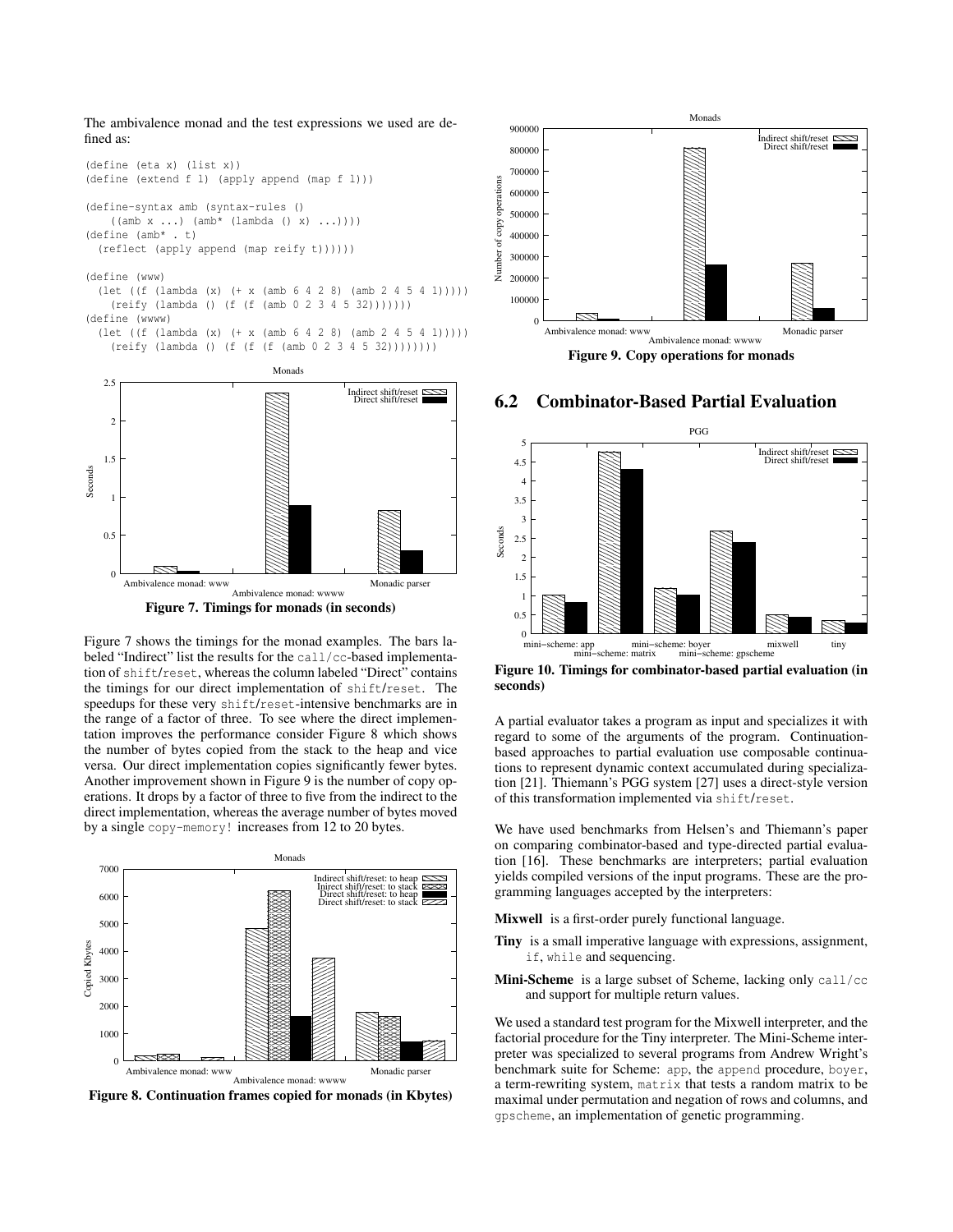

**Figure 11. Continuation frames copied for combinator-based partial evaluation (in Kbytes)**



**Figure 12. Copy operations for combinator-based partial evaluation**

Figure 10 contains the specialization timings. Here, the speedup is quite uniformly between 10% and 20%. Again, Figure 11 shows the summarized size of the moved continuation frames. It is interesting to note that indirect approach copies exactly the same amount of memory from the stack as vice versa whereas our direct implementation moves more memory from the heap to the stack. Figure 12 shows the number of memory copy operations during the benchmarks. Our direct approach typically cuts down the number of operations to a third.

# **6.3 Type-Directed Partial Evaluation**

Danvy's *type-directed partial evaluation* (*TDPE*) [6] is an alternative approach to partial evaluation which operates on the compiled version of the subject program. TDPE also uses shift/reset to capture context. We have applied TDPE to the same examples as PGG. Figure 13 shows the result. The speedups obtained were similar to those obtained with PGG. Figure 14 shows a peculiarity: For the specialization of the Mixwell interpreter, our implementation copies an order of magnitude more than the implementation based on call/cc but is still faster. The speedup can be explained by the number of copying operations: Figure 15 shows that this number drop by a factor of three. This also dramatically increases the bytes per copy operation from 12 in the indirect implementation to 354 in our implementation.



**Figure 13. Timings for type-directed partial evaluation (in seconds)**



**Figure 14. Continuation frames copied for type-directed partial evaluation (in Kbytes)**

# **6.4 Threads**

The use of first-class continuations for efficient implementations of thread systems is not new: On a context switch, the system reifies the continuation of the running thread and stores it within the scheduler. Next, the scheduler replaces the current continuation by the stored continuation of another thread, thus invoking that thread. However, call/cc reifies not just the continuation of the thread but also the continuation of the scheduler. This also can lead to a space leak [2]. In a thread system using shift and reset, it is possible to delimit the continuation of the thread with a reset.

To measure the effects of this approach, we have modified the thread system of Scheme 48 to use shift/reset. As the continuation of a thread may receive multiple values it was necessary to extend the implementation. Instead of using variable-arity procedures in the implementation described in Section 5, we built directly on the slice-copying operations provided by the VM just as the stock Scheme 48 system uses VM-level continuation primitives.

If the user has access to shift/reset, a reset would prevent the thread system's shift from finding the reset mark delimiting the continuation of the thread [2]. This could easily be remedied in our implementation by changing the reset mark to be the thread uid of the thread which set the mark. As the scheduler is a thread by itself, it does not interfere with the other threads.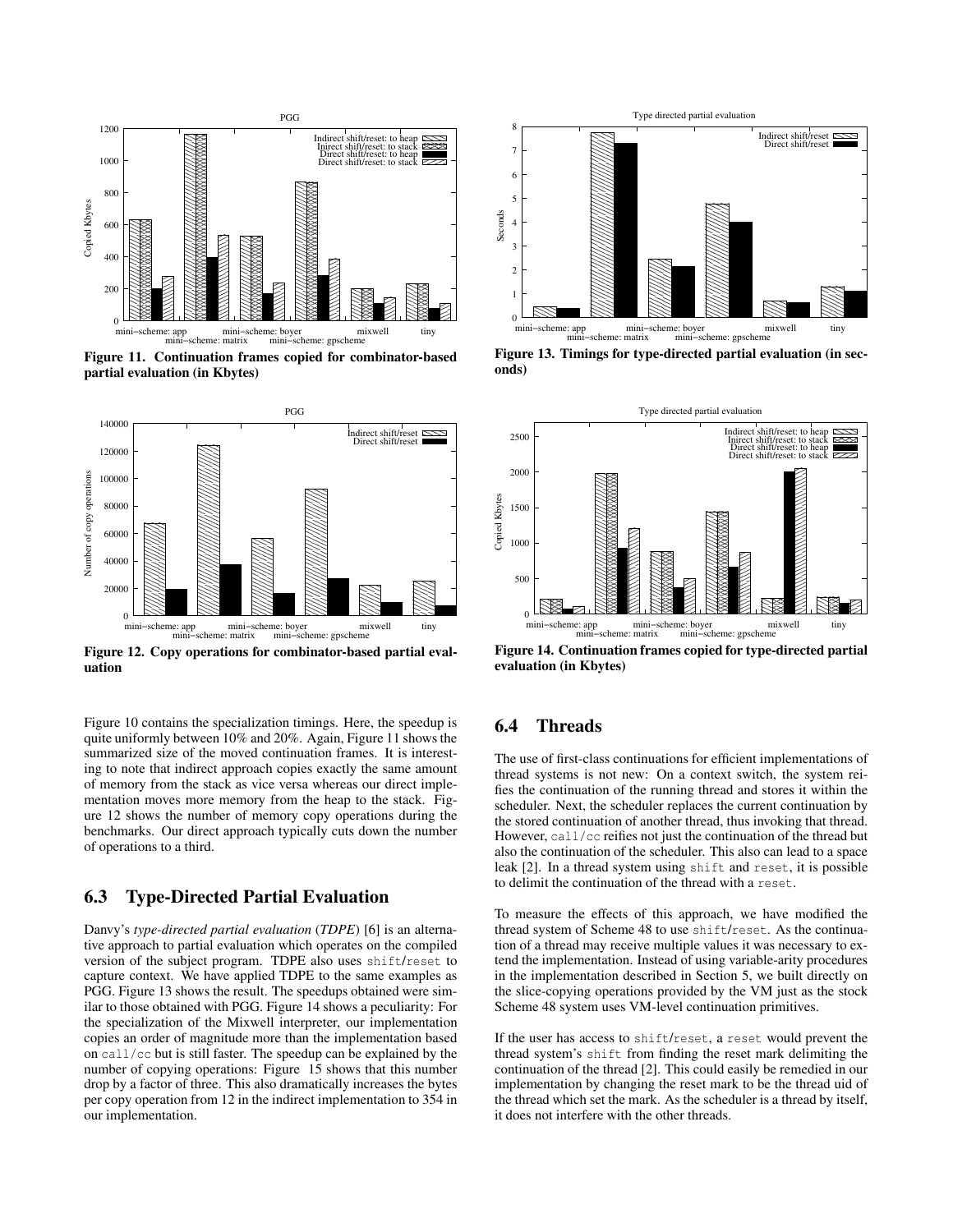

**Figure 15. Copy operations for type-directed partial evaluation**



For the actual measurements we adopt the benchmarks by Bruggeman et al. who use one-shot continuations for implementing threads [3]. Each thread computes the 20th Fibonacci number. We vary the number of procedure calls between two context switches for a fixed number of 100 threads. Figure 16 shows the resulting timings. Just like Bruggemann et. al. we observe a speedup only for very frequent context switches whereas the timings are equal when the context switches happen at a lower rate than every 64 procedure calls. Figure 17 shows that the number of copied bytes is much larger in the shift/reset case than in the call/cc implementation. The number of copy operations, however, is linear to the number of context switches in the shift/reset case as Figure 18 reveals. This figure also shows that the standard call/cc approach cannot hold this limit when context switches become less frequent as the running thread is more likely to return to a continuation on the heap the longer it runs. As the context-switch rate decreases, the pure execution time of the threads dominates, yielding similar performance with both approaches. These observations coincide with those of Bruggeman at al.

#### **6.5 Optimizing \*Abort**

As mentioned in Section 2, the indirect implementation of shift/reset in Scheme 48 uses a version of the \*abort primitive that discards its entire continuation before calling the metacontinuation. This enables the garbage collector to reclaim more unreachable continuation frames. However, this optimization does not affect the run-time performance of the benchmarks: The dead frames just reside in the heap, and the program never touches them.



**Figure 17. Continuation frames copied for the thread benchmark (in Kbytes)**



# **7 Other Implementation Strategies**

The incremental stack/heap strategy employed by Scheme 48 is not the only common implementation strategy for continuations in the presence of control operators. The main attractive alternative implementations are the *gc strategy*, the *Hieb-Dybvig-Bruggeman strategy*, and the *stack/heap strategy*, along with the simple-toimplement *stack strategy* [5]. This section briefly reviews how the results obtained for this paper carry over to these alternatives.

# **7.1 The GC Strategy**

Implementations using the gc strategy keep all continuations in the heap, relying on a fast garbage collector and compile-time optimizations for a fast implementation. The strategy is not a zerooverhead strategy in the sense of Clinger et al. [5], meaning that it incurs overhead for *all* programs over stack-based strategies.

In the gc strategy, call/cc as well as reflecting a continuation are especially fast and incur only small constant run time. In particular, call/cc involves no copying. In contrast, a direct implementation of shift/reset would need to copy continuation frames corresponding to a composable continuation, which likely makes a direct implementation more expensive in terms of run time than the indirect implementation. The only potential savings are space savings due to not retaining dead meta-continuations (see Section 2).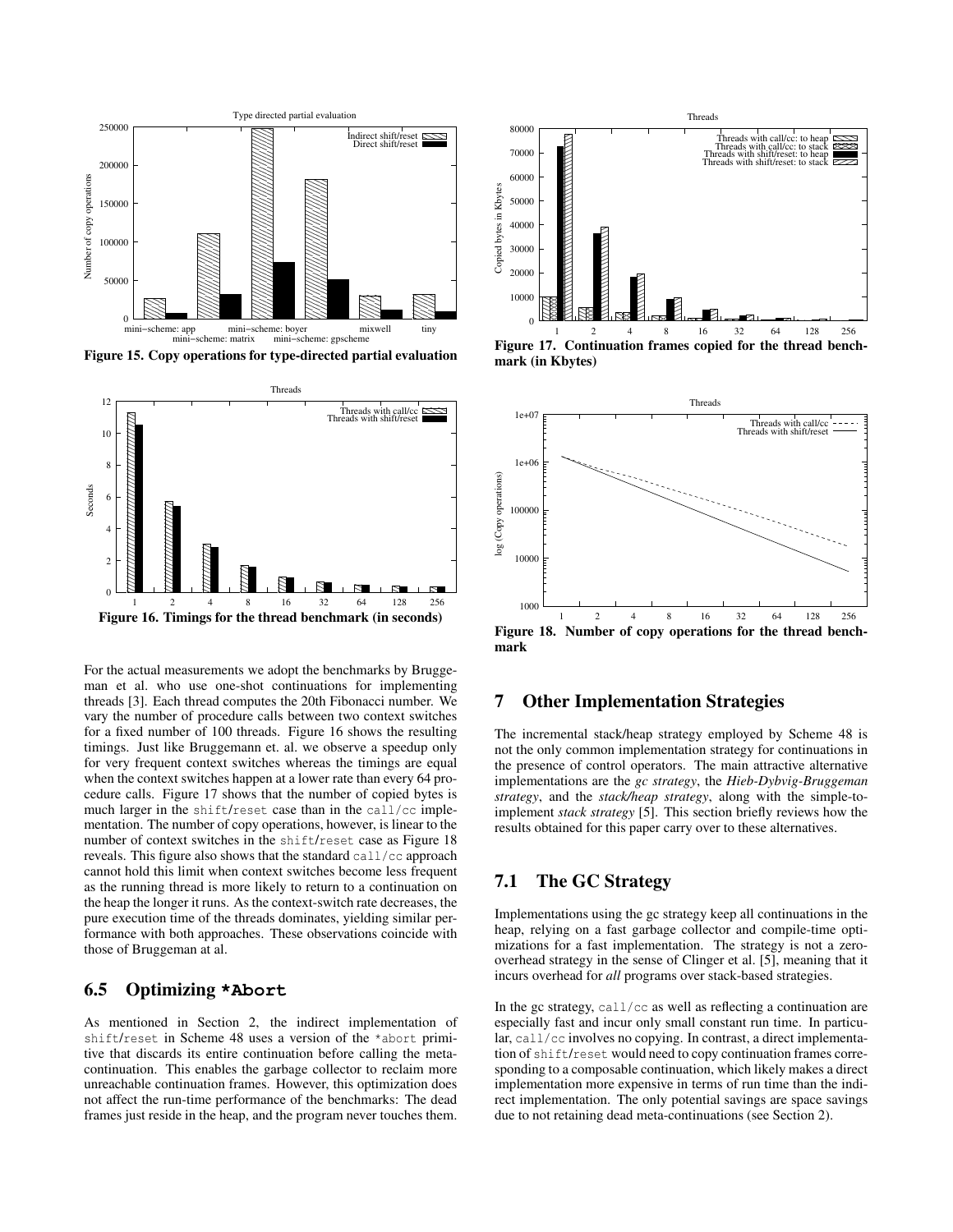### **7.2 The Hieb-Dybvig-Bruggeman Strategy**

The Hieb-Dybvig-Bruggeman strategy [17] represents continuations as linked lists of stack segments. When the current stack segment overflows, the system simply allocates a fresh one, linking it to the previous segment. Call/cc creates a small object pointing to the current frame within a stack segment. It then splits the segment by installing an underflow continuation frame, similar to the incremental stack/heap strategy. Reflecting the continuation also works as in the incremental stack/heap strategy, by copying a portion of the captured continuation into the current stack segment. As in the gc strategy, call/cc itself is a constant-time operation. On the other hand, reflecting a reified continuation involves overhead similar to the incremental stack/heap strategy.

A direct implementation of shift/reset would create a stack segment corresponding to the reified composable continuation, terminating the link at the bottom. The system would reflect the continuation by making a copy of the stack segment and setting its link pointer. It is hard to assess the tradeoffs of a direct implementation of shift/reset in this case; this warrants further research.

### **7.3 The Stack/Heap Strategy**

The stack/heap strategy differs from the incremental stack/heap strategy in that it can return to a continuation residing in the heap directly, instead of first copying portions back into the stack cache. This means that a continuation resides either entirely within the stack or entirely within the heap. The stack/heap strategy is also not a zero-overhead strategy because each return needs to check where the continuation resides. A direct implementation of shift/reset in this context would be similar to the one presented here, with similar performance tradeoffs as for the implementation of call/cc.

The stack/heap strategy incurs an additional overhead for procedure call returns, as it needs to check whether the current continuation resides in the stack or in the heap. Hence, it is not a zero-overhead strategy. The stack/heap strategy seems comparatively rare in contemporary programming language implementations.

# **7.4 The Stack Strategy**

In implementations of programming languages which do not support first-class continuations, the most common strategy is the *stack strategy* that keeps all continuation frames on a global stack. The stack strategy is even used in some systems with call/cc (MzScheme, Bigloo and scm, for example.) This strategy effectively discourages the use of call/cc. However, a direct implementation of shift/reset for the stack strategy is quite simple as it can use a contiguous representation for reified continuations. In particular, it does not have to deal with the stack-overflow situation. Hence, we expect the relative performance benefits of a direct implementation with this strategy to be significantly greater than with strategies allowing an efficient implementation of call/cc. This in turn might make shift/reset attractive for programming languages which do not support call/cc at all, such as Objective Caml.

# **8 Related Work**

Felleisen et al. originally came up with ideas for control operators for composable continuations [12, 11]. Danvy and Filinski discovered shift and reset in the course of their investigation of the

CPS transformation [8]. The seminal work on the CPS transformation and on shift/reset is Danvy's and Filinski's 1992 paper [9]. Filinski shows how to implement shift/reset via call/cc and a mutable reference [13]. Danvy and Filinski note that shift/reset coincides with Sitaram's and Felleisen's F- operationally [24, 8]. Moreau and Queinnec also employ marks on the stack to define marker/call/pc, another pair of control operators for composable continuations [23]. Gunter, Rémy, and Riecke investigate another alternative approach to composable continuations via named prompts [15]. They also mention the possibility of a direct implementation. To our knowledge, this has not been pursued to date.

Clinger, Hartheimer and Ost offer a comprehensive account of efficient implementation strategies for first-class continuations [5] and present detailed comparative measurements. Danvy formalizes two stack-based implementation strategies for first-class continuations by constructing special abstract machines which are proven equivalent to a standard abstract machine for CPS programs [7].

The performance problems of indirect implementations of shift/reset have been noted for a while [1]. In particular, implementors of partial evaluators have been trying to replace the use of shift/reset for performance reasons—this is possible for some but not all applications of shift/reset in that context [25]. Operating systems research also has a long history of trying to overcome the inefficiencies stemming from capturing and reinstating complete continuations. Draves allows kernel functions to specify a composable continuation explicitly for a context switch instead of forcing the kernel substrate to capture the complete continuation [10]. This corresponds to using shift/reset instead of call/cc for context switching.

## **9 Conclusion**

Shift and reset have long gained a critical mass of applications to warrant first-class support in modern functional programming languages. However, research on the pragmatics of supplying and efficiently implementing shift/reset has only just begun. Our work is a first indicator that direct implementations of shift/reset as opposed to indirect ones using call/cc are indeed worthwhile: the efficiency gains for applications of shift/reset are significant. However, more research is needed, in particular into the pragmatics of having call/cc, shift/reset, and threads in the same system, as well as in alternative implementation strategies, possibly involving more advanced garbage-collection technology or exploiting representations derived from extended continuation-passing style. Another area for future work is relating our direct implementation formally to the semantic specification of shift/reset. Danvy's work [7] should provide a good starting point for this.

#### *Acknowledgments*

We thank Simon Helsen and Peter Thiemann for providing us with their benchmark suite. Richard Kelsey always kept us supplied with the latest development releases of Scheme 48. Olivier Danvy provided us with helpful discussions about shift/reset as well as excellent suggestions on how to improve our presentation. We also thank Matthias Felleisen for valuable insights and pointers.